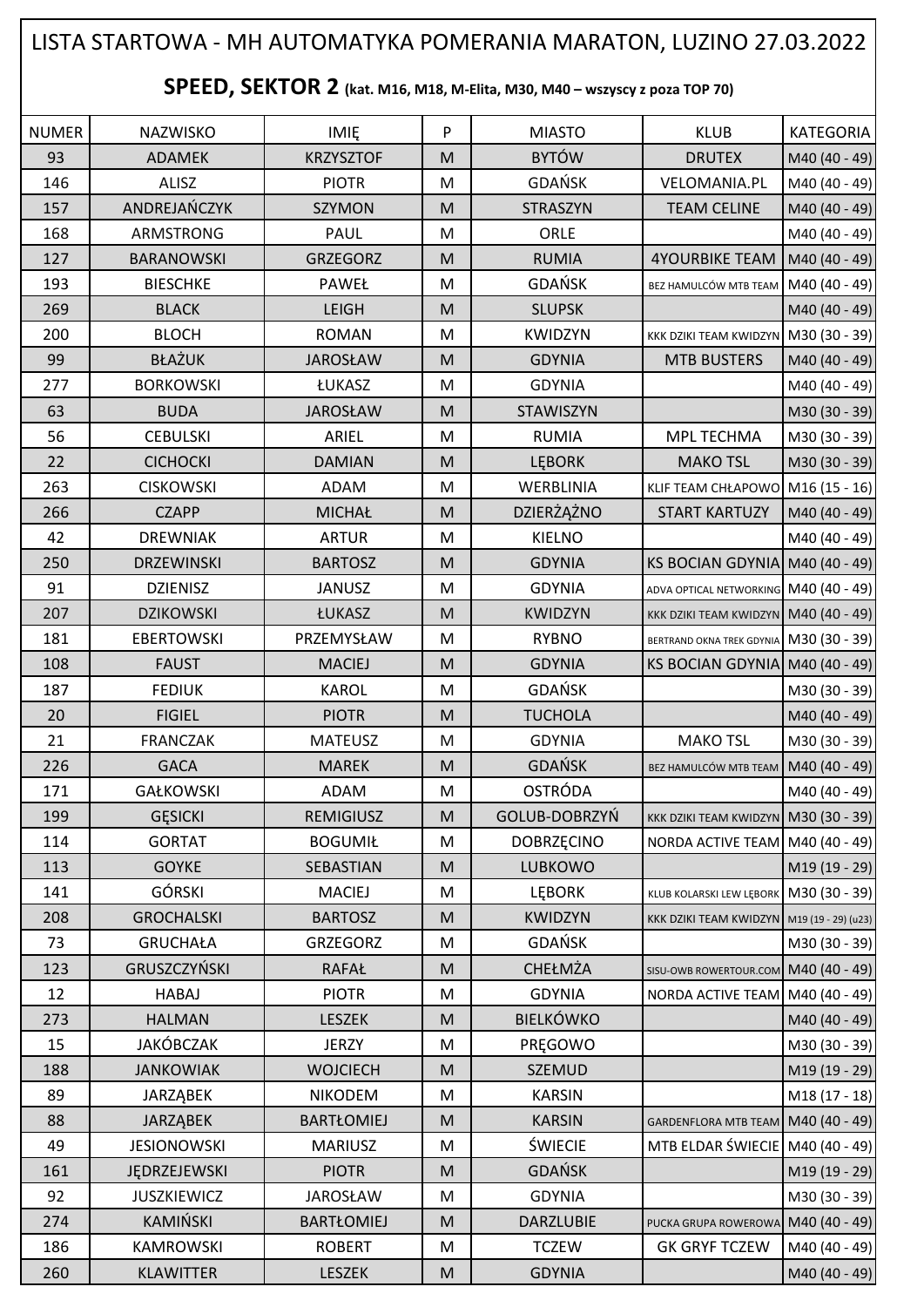| 176   | <b>KLEPACKI</b>     | <b>CEZARY</b>   | M                                                                                                          | <b>MIŁAKOWO</b>      | MTB MIŁAKOWO                               | $M40(40-49)$  |
|-------|---------------------|-----------------|------------------------------------------------------------------------------------------------------------|----------------------|--------------------------------------------|---------------|
| 225   | <b>KOLINSKI</b>     | <b>MARCIN</b>   | M                                                                                                          | <b>GDYNIA</b>        | TEAM WIELKI PTAK M40 (40 - 49)             |               |
| 258   | <b>KORTAS</b>       | <b>WOJCIECH</b> | M                                                                                                          | JASTRZĘBIA GÓRA      | KLIF TEAM CHŁAPOWO M16 (15 - 16)           |               |
| 202   | <b>KOWALCZYK</b>    | <b>WOJCIECH</b> | M                                                                                                          | <b>SUSZ</b>          | KKK DZIKI TEAM KWIDZYN M19 (19 - 29) (u23) |               |
| 57    | <b>KOWALCZYK</b>    | <b>MAREK</b>    | M                                                                                                          | GDAŃSK               | MPL TECHMA                                 | M30 (30 - 39) |
| 66    | KOZACZUK            | <b>BOHDAN</b>   | M                                                                                                          | <b>GDYNIA</b>        | <b>BANACHCOACH</b>                         | M40 (40 - 49) |
| 65    | KRĘGIELEWSKI        | <b>MATEUSZ</b>  | M                                                                                                          | <b>BĄDKI</b>         |                                            | M30 (30 - 39) |
| 32    | <b>KRUSZYŃSKI</b>   | PRZEMYSŁAW      | M                                                                                                          | <b>LEBORK</b>        | <b>MAKO TSL</b>                            | M30 (30 - 39) |
| 158   | <b>KRZAK</b>        | <b>OSKAR</b>    | M                                                                                                          | <b>GDYNIA</b>        | PRZEKOP.WATY                               | $M16(15-16)$  |
| 72    | <b>KUCHARSKI</b>    | <b>BARTOSZ</b>  | M                                                                                                          | <b>GDYNIA</b>        | <b>BELTA TEAM</b>                          | M40 (40 - 49) |
| 122   | <b>KUCHNOWSKI</b>   | SŁWOMIR         | M                                                                                                          | LUBLEWO GDAŃSKIE     | <b>MS</b>                                  | M40 (40 - 49) |
| 104   | <b>KUROWSKI</b>     | <b>ADAM</b>     | M                                                                                                          | <b>GDYNIA</b>        |                                            | M30 (30 - 39) |
| 227   | <b>KUŚPIET</b>      | <b>RAFAŁ</b>    | ${\sf M}$                                                                                                  | <b>GDAŃSK</b>        | TEAM WIELKI PTAK M40 (40 - 49)             |               |
| 242   | <b>LABUDA</b>       | <b>NIKODEM</b>  | M                                                                                                          | LĘCZYCE              | KLIF TEAM CHŁAPOWO M16 (15 - 16)           |               |
| 178   | <b>LABUDA</b>       | ŁUKASZ          | M                                                                                                          | <b>KOBYSEWO</b>      | MTB START KARTUZY M40 (40 - 49)            |               |
| 102   | LEMAŃCZYK           | <b>MARIUSZ</b>  | M                                                                                                          | <b>MALBORK</b>       | AUTO-PARTNER                               | M40 (40 - 49) |
| 233   | <b>LISOWSKI</b>     | <b>PRZEMEK</b>  | M                                                                                                          | <b>DYWITY</b>        |                                            | M40 (40 - 49) |
| 9     | LUBAŃSKI            | <b>MICHAŁ</b>   | M                                                                                                          | <b>LEBORK</b>        |                                            | M40 (40 - 49) |
| 120   | ŁANIEC              | PRZEMYSŁAW      | M                                                                                                          | CHEŁMNO              |                                            | M19 (19 - 29) |
| 257   | ŁAPIGROWSKI         | <b>JAN</b>      | M                                                                                                          | <b>LEBORK</b>        | STOWARZYSZENIE 42,2 LĘBORK                 | M40 (40 - 49) |
| 70    | ŁAWNICKI            | <b>KONRAD</b>   | M                                                                                                          | GDAŃSK               |                                            | M40 (40 - 49) |
| 68    | ŁOŚ                 | ANDRZEJ         | M                                                                                                          | <b>GDAŃSK</b>        |                                            | M40 (40 - 49) |
| 270   | M.                  | <b>BARTOSZ</b>  | M                                                                                                          | WEJHEROWO            |                                            | M40 (40 - 49) |
| 31    | MADZIĄG             | <b>PATRYK</b>   | M                                                                                                          | <b>GDAŃSK</b>        | <b>MAKO TSL</b>                            | M30 (30 - 39) |
| 80    | <b>MALINOWSKI</b>   | <b>MATEUSZ</b>  | M                                                                                                          | <b>SKÓRCZ</b>        | TEAM MX SKÓRCZ                             | M30 (30 - 39) |
| $6\,$ | <b>MARCZYK</b>      | <b>ROMAN</b>    | M                                                                                                          | <b>WIELKI KLINCZ</b> |                                            | M40 (40 - 49) |
| 24    | MARKIEWICZ          | <b>MATEUSZ</b>  | ${\sf M}$                                                                                                  | GDAŃSK               | <b>MAKO TSL</b>                            | M30 (30 - 39) |
| 71    | MIELEWSKI           | <b>MARCIN</b>   | $\mathsf{M}% _{T}=\mathsf{M}_{T}\!\left( a,b\right) ,\ \mathsf{M}_{T}=\mathsf{M}_{T}\!\left( a,b\right) ,$ | WEJHEROWO            |                                            | M30 (30 - 39) |
| 109   | MIKOŁAJCZYK         | <b>MARCIN</b>   | M                                                                                                          | <b>GDYNIA</b>        | KS BOCIAN GDYNIA M40 (40 - 49)             |               |
| 97    | <b>MILBROD</b>      | <b>DARIUSZ</b>  | M                                                                                                          | <b>GDYNIA</b>        | <b>MTB BUSTERS</b>                         | M40 (40 - 49) |
| 87    | <b>MIRONSKI</b>     | <b>MARCEL</b>   | M                                                                                                          | STRASZYN             |                                            | $M16(15-16)$  |
| 39    | <b>MISLISZ</b>      | <b>SZYMON</b>   | M                                                                                                          | DĄBRÓWKA             |                                            | M30 (30 - 39) |
| 101   | <b>MRÓZ</b>         | <b>GRZEGORZ</b> | M                                                                                                          | <b>RUMIA</b>         |                                            | M40 (40 - 49) |
| 256   | <b>MURLIKIEWICZ</b> | <b>PIOTR</b>    | M                                                                                                          | <b>KEBŁOWO</b>       |                                            | M40 (40 - 49) |
| 240   | MYŚLISZ             | <b>OLIWIER</b>  | M                                                                                                          | CHŁAPOWO             | <b>KLIF TEAM</b>                           | $M16(15-16)$  |
| 170   | NEUMANN             | <b>RAFAŁ</b>    | M                                                                                                          | <b>MIŁAKOWO</b>      | MTB MIŁAKOWO                               | M40 (40 - 49) |
| 45    | NIERZWICKI          | <b>PIOTR</b>    | M                                                                                                          | SULNOWO              | <b>BART TEAM</b>                           | M30 (30 - 39) |
| 190   | <b>NOWAK</b>        | <b>KAMIL</b>    | M                                                                                                          | WŁOCŁAWEK            | WSKG ROWERY JAMRÓZ TERBUD TEAM             | M18 (17 - 18) |
| 136   | NOWAKOWSKI          | <b>FILIP</b>    | M                                                                                                          | <b>GDYNIA</b>        | PRZEKOP.WATY                               | $M18(17-18)$  |
| 62    | OBRĘBSKI            | <b>GRZEGORZ</b> | M                                                                                                          | <b>RUMIA</b>         |                                            | M40 (40 - 49) |
| 275   | <b>OGLĘCKI</b>      | <b>RADEK</b>    | M                                                                                                          | GDAŃSK               | <b>TREJRENT</b>                            | M30 (30 - 39) |
| 248   | <b>PETK</b>         | GRZEGORZ        | M                                                                                                          | <b>KOWALE</b>        | <b>KOLBUDY</b>                             | M40 (40 - 49) |
| 238   | PIECHNA             | <b>JAROSŁAW</b> | M                                                                                                          | <b>ŚWIECIE</b>       |                                            | M40 (40 - 49) |
| 82    | PIELECKI            | <b>BARTEK</b>   | M                                                                                                          | <b>BANINO</b>        |                                            | M30 (30 - 39) |
| 29    | PŁOŃSKI             | <b>KACPER</b>   | M                                                                                                          | <b>LEBORK</b>        | <b>MAKO TSL</b>                            | M30 (30 - 39) |
| 96    | PRZYBYSZ            | <b>GRZEGORZ</b> | M                                                                                                          | <b>RUMIA</b>         |                                            | M40 (40 - 49) |
| 197   | PRZYŁUSKI           | <b>KAROL</b>    | M                                                                                                          | KWIDZYN              | KKK DZIKI TEAM KWIDZYN                     | M30 (30 - 39) |
| 64    | <b>RAMCZYK</b>      | <b>KAMIL</b>    | M                                                                                                          | <b>GDAŃSK</b>        |                                            | M30 (30 - 39) |
| 268   | RAWICZ-ZEGRZDA      | WAWRZYNIEC      | M                                                                                                          | GDAŃSK               | LSYP ACTIVE! / BANACHCOACH   M30 (30 - 39) |               |
| 214   | <b>REJTER</b>       | <b>BARTEK</b>   | $\mathsf{M}% _{T}=\mathsf{M}_{T}\!\left( a,b\right) ,\ \mathsf{M}_{T}=\mathsf{M}_{T}\!\left( a,b\right) ,$ | <b>MIECHUCINO</b>    | MTB START KARTUZY M19 (19 - 29)            |               |